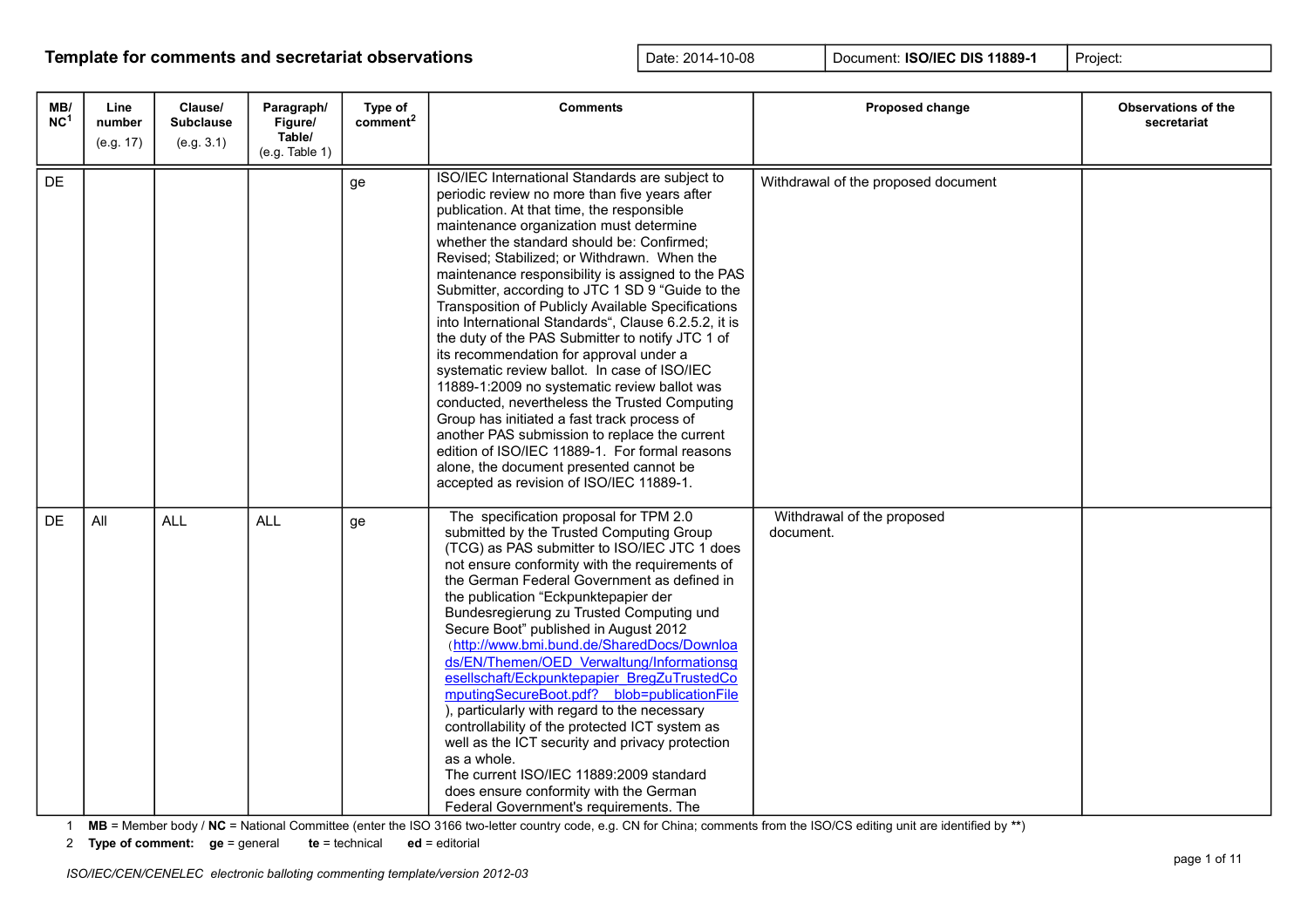| MB/<br>NC <sup>1</sup> | Line<br>number<br>(e.g. 17) | Clause/<br><b>Subclause</b><br>(e.g. 3.1) | Paragraph/<br>Figure/<br>Table/<br>(e.g. Table 1) | Type of<br>comment <sup>2</sup> | <b>Comments</b>                                                                                                                                                                                                                                                                                                                                                                                                                                                                                                                                                                                                                                                                                                                                                                                                                                                                                                                                                                                                                                                                                    | Proposed change                                                                                                                                                                                                                                                                                                                                                                                                                                           | <b>Observations of the</b><br>secretariat |
|------------------------|-----------------------------|-------------------------------------------|---------------------------------------------------|---------------------------------|----------------------------------------------------------------------------------------------------------------------------------------------------------------------------------------------------------------------------------------------------------------------------------------------------------------------------------------------------------------------------------------------------------------------------------------------------------------------------------------------------------------------------------------------------------------------------------------------------------------------------------------------------------------------------------------------------------------------------------------------------------------------------------------------------------------------------------------------------------------------------------------------------------------------------------------------------------------------------------------------------------------------------------------------------------------------------------------------------|-----------------------------------------------------------------------------------------------------------------------------------------------------------------------------------------------------------------------------------------------------------------------------------------------------------------------------------------------------------------------------------------------------------------------------------------------------------|-------------------------------------------|
|                        |                             |                                           |                                                   |                                 | framework specification as proposed by TCG<br>would replace the current specification in a way<br>that future products would not necessarily meet<br>the German Federal Government's<br>requirements or, if certified according to<br>ISO/IEC 11889:2009, might not be perceived<br>as or actually count as "state of the art"<br>anymore.<br>Therefore, TCG's proposal is not in line with<br>official requirements of the Federal Republic of<br>Germany                                                                                                                                                                                                                                                                                                                                                                                                                                                                                                                                                                                                                                         |                                                                                                                                                                                                                                                                                                                                                                                                                                                           |                                           |
| DE.                    | All                         | <b>ALL</b>                                | <b>ALL</b>                                        | ge                              | The new document differs greatly from the<br>current edition of ISO/IEC 11889-1 and is much<br>more complex. Using the fast track process for<br>such an update does not allow for a proper<br>consultation process where concerns of National<br>Bodies can be adequately addressed<br>Contrary to TCG's assertions i.a. in the<br>Explanatory Report of the proposed<br>specification, the PAS criteria as defined in the<br>ISO/IEC JTC 1 Standing Document N 9 were<br>not respected. Hence, TCG's PAS submitter<br>status needs to be questioned. The proposed<br>specification was not developed in a co-<br>operative and transparent way as well within<br>the TCG as with SC 27. Critical comments were<br>not considered appropriately. TCG has not<br>maintained the respective current standard<br>sufficiently, particularly regarding the update of<br>cryptographic algorithms. The actual PAS<br>transposition process in combination with the<br>Maintenance Agreement between TCG and<br>JTC 1 is inadequate for the further<br>development and maintenance of ISO/IEC<br>11889. | Withdrawal of the proposed document.<br>TCG's PAS submitter status must be raised to<br>question. In a possible re-application as PAS<br>submitter, TCG has to ensure that it will meet<br>PAS criteria in the future considering its<br>violations in the past.<br>Improvement of both the Maintenance<br>Agreement and the technical content of the<br>specifications, especially regarding the<br>cryptographic techniques and mechanisms<br>provided. |                                           |

1 **MB** = Member body / **NC** = National Committee (enter the ISO 3166 two-letter country code, e.g. CN for China; comments from the ISO/CS editing unit are identified by **\*\***)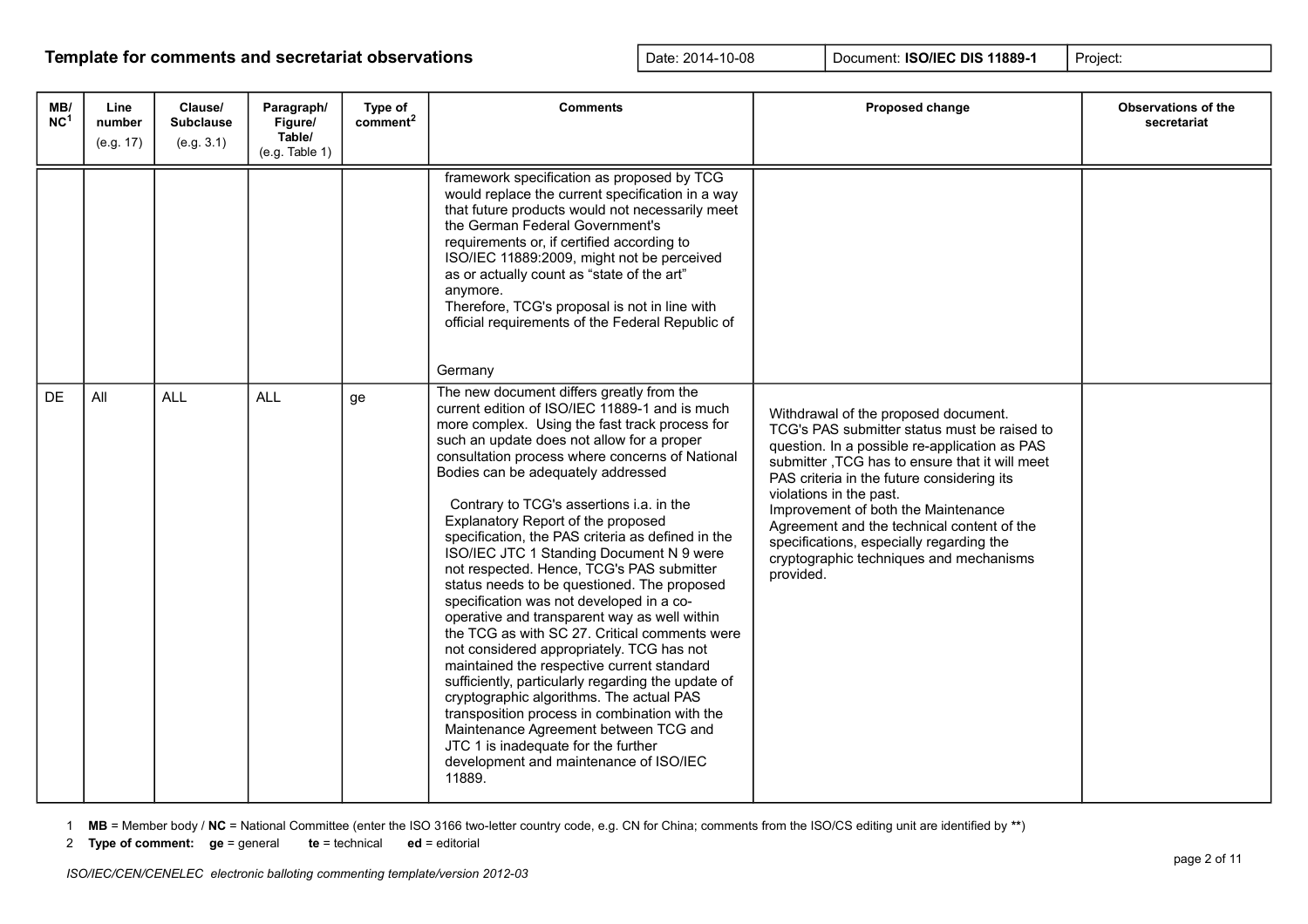| MB/<br>NC <sup>1</sup> | Line<br>number<br>(e.g. 17) | Clause/<br><b>Subclause</b><br>(e.g. 3.1) | Paragraph/<br>Figure/<br>Table/<br>(e.g. Table 1) | Type of<br>comment <sup>2</sup> | <b>Comments</b>                                                                                                                                                                                                                                                                                                                                                                                                                                                                                                                                                                                                                                                                                                                                                                                                                       | Proposed change                                                                                                                                                                                                                                                                                                                                                                                                                                                                     | <b>Observations of the</b><br>secretariat |
|------------------------|-----------------------------|-------------------------------------------|---------------------------------------------------|---------------------------------|---------------------------------------------------------------------------------------------------------------------------------------------------------------------------------------------------------------------------------------------------------------------------------------------------------------------------------------------------------------------------------------------------------------------------------------------------------------------------------------------------------------------------------------------------------------------------------------------------------------------------------------------------------------------------------------------------------------------------------------------------------------------------------------------------------------------------------------|-------------------------------------------------------------------------------------------------------------------------------------------------------------------------------------------------------------------------------------------------------------------------------------------------------------------------------------------------------------------------------------------------------------------------------------------------------------------------------------|-------------------------------------------|
| DE                     | All                         | <b>ALL</b>                                | <b>ALL</b>                                        | ge                              | SC 27 has to be involved in the further<br>development and maintenance of ISO/IEC 11889<br>in a co-operative, constructive, and transparent<br>manner.                                                                                                                                                                                                                                                                                                                                                                                                                                                                                                                                                                                                                                                                                | Withdrawal of the proposed document.<br>TCG's PAS submitter status must be raised to<br>question. In a possible re-application as PAS<br>submitter, TCG has to ensure that it will meet PAS<br>criteria in the future considering its violations in the<br>past.<br>Improvement of both the Maintenance Agreement<br>and the technical content of the specifications,<br>especially regarding the cryptographic techniques<br>and mechanisms provided.                              |                                           |
| DE                     |                             |                                           |                                                   | ge                              | DIN NA 043-01-27-03 AK<br>"Evaluationskriterien für<br>IT-Sicherheit" within NA 043-01-27 AA<br>"ITSicherheitsverfahren"<br>recommends that its<br>technical comments from 2012 should be<br>discussed again to clarify, whether they<br>have<br>been considered appropriately in more<br>recent<br>documents of the TCG.<br>According to ISO/IEC JTC 1 Standing<br>Document<br>N 9 "Guide to the Transposition of Publicly<br>Available Specifications Into International<br>Standards":<br>When the maintenance responsibility is<br>assigned<br>to the PAS Submitter, there are no<br>provisions for<br>minor updates/corrections/amendments as<br>used<br>by JTC 1 Subcommittees to maintain their<br>documents, but the PAS Submitter must<br>respond<br>to maintenance issues raised by<br>implementers<br>and National Bodies. | Withdrawal of the proposed Document.<br>Improvement to both the Maintenance<br>Agreement<br>and the technical content of the<br>specifications,<br>including but not limited to the<br>improvement to<br>cryptographic techniques and mechanisms<br>provided.<br>Actively maintain ISO/IEC 11889:2009 all<br>parts.<br>Reapplication for PAS submitter status.<br>Improvement of the new proposal with a<br>more<br>appropriate inclusion of the technical<br>comments<br>received. |                                           |

1 **MB** = Member body / **NC** = National Committee (enter the ISO 3166 two-letter country code, e.g. CN for China; comments from the ISO/CS editing unit are identified by **\*\***)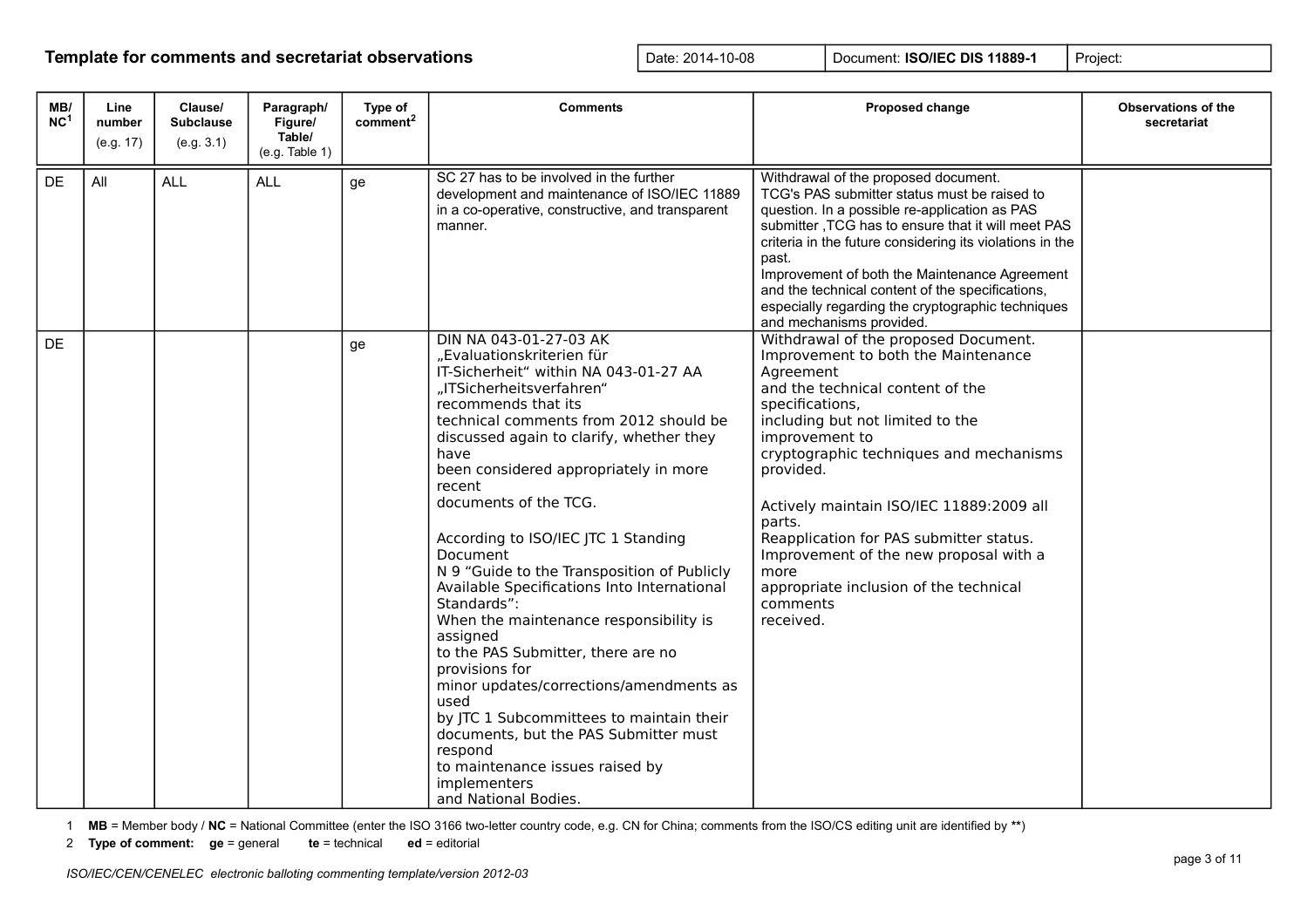| MB/<br>NC <sup>1</sup> | Line<br>number<br>(e.g. 17) | Clause/<br><b>Subclause</b><br>(e.g. 3.1) | Paragraph/<br>Figure/<br>Table/ | Type of<br>comment <sup>2</sup> | <b>Comments</b>                                                                                                                                                                                                                                                                                                                                                                                                                                                                                                                                                | <b>Proposed change</b>                                                                                                                                                                                                                                                                                                     | <b>Observations of the</b><br>secretariat |
|------------------------|-----------------------------|-------------------------------------------|---------------------------------|---------------------------------|----------------------------------------------------------------------------------------------------------------------------------------------------------------------------------------------------------------------------------------------------------------------------------------------------------------------------------------------------------------------------------------------------------------------------------------------------------------------------------------------------------------------------------------------------------------|----------------------------------------------------------------------------------------------------------------------------------------------------------------------------------------------------------------------------------------------------------------------------------------------------------------------------|-------------------------------------------|
|                        |                             |                                           | (e.g. Table 1)                  |                                 | Decisions to approve modification requests<br>and<br>create updates are made using the PAS<br>Submitter's procedures, and the decision to<br>submit the revision to JTC 1 is made<br>according to<br>the process described in SD 9.                                                                                                                                                                                                                                                                                                                            |                                                                                                                                                                                                                                                                                                                            |                                           |
| DF                     | all                         |                                           |                                 | ge                              | According to ISO/IEC JTC 1 Standing<br>Document<br>N 9 "Guide to the Transposition of Publicly<br>Available Specifications Into International<br>Standards":<br>When the maintenance responsibility is<br>assigned<br>to the PAS Submitter, a recommendation to<br>Stabilize is not used with PAS submissions,<br>as<br>the PAS Submitter must actively maintain<br>their<br>document.                                                                                                                                                                         | Actively maintain ISO/IEC 11889:2009 all<br>parts<br>and improved revision with a more<br>appropriate<br>inclusion of the technical comments<br>received<br>during the 11889 project.<br>Establishment of a new project for a new<br>TPM 2.x<br>PAS proposal.                                                              |                                           |
| <b>DE</b>              | All                         | <b>ALL</b>                                | <b>ALL</b>                      | ge                              | The specification as proposed by TCG has to be<br>complemented by a normative annex and<br>appropriate normative reference to the existing<br>ISO/IEC 11889:2009 document parts.                                                                                                                                                                                                                                                                                                                                                                               | Withdrawal of the proposed document.<br>Establishment of an appropriate normative annex<br>and sufficient normative reference to the existing<br>ISO/IEC 11889:2009 document parts.<br>Stabilizing ISO/IEC 11889:2009 all parts and<br>establishment of a new project for proposal.                                        |                                           |
| DF                     |                             |                                           |                                 | ge                              | In any case the disappointment about "Trusted<br>Computing", specifically the "Trusted Platform<br>Module (TPM)" losing essential features with<br>regard to the trustworthiness of this technology<br>for device-owners, will neither foster TCG-<br>specified technologies nor trustworthy Information<br>and Communication Technology in general.<br>Furthermore, the TPM 2.0 draft specification<br>reduces potential, being present in IS 11889, to<br>contribute to trust in ICT infrastructures, as well<br>as precludes developing such potential even | Withdrawal of the proposed Document.<br>Establishment of an appropriate normative<br>annex<br>and sufficient normative reference to the<br>existing<br>ISO/IEC 11889:2009 document parts.<br>Actively maintain ISO/IEC 11889:2009 all<br>parts<br>and establishment of a new project for a<br>new TPM<br>2.0 PAS proposal. |                                           |

1 **MB** = Member body / **NC** = National Committee (enter the ISO 3166 two-letter country code, e.g. CN for China; comments from the ISO/CS editing unit are identified by **\*\***)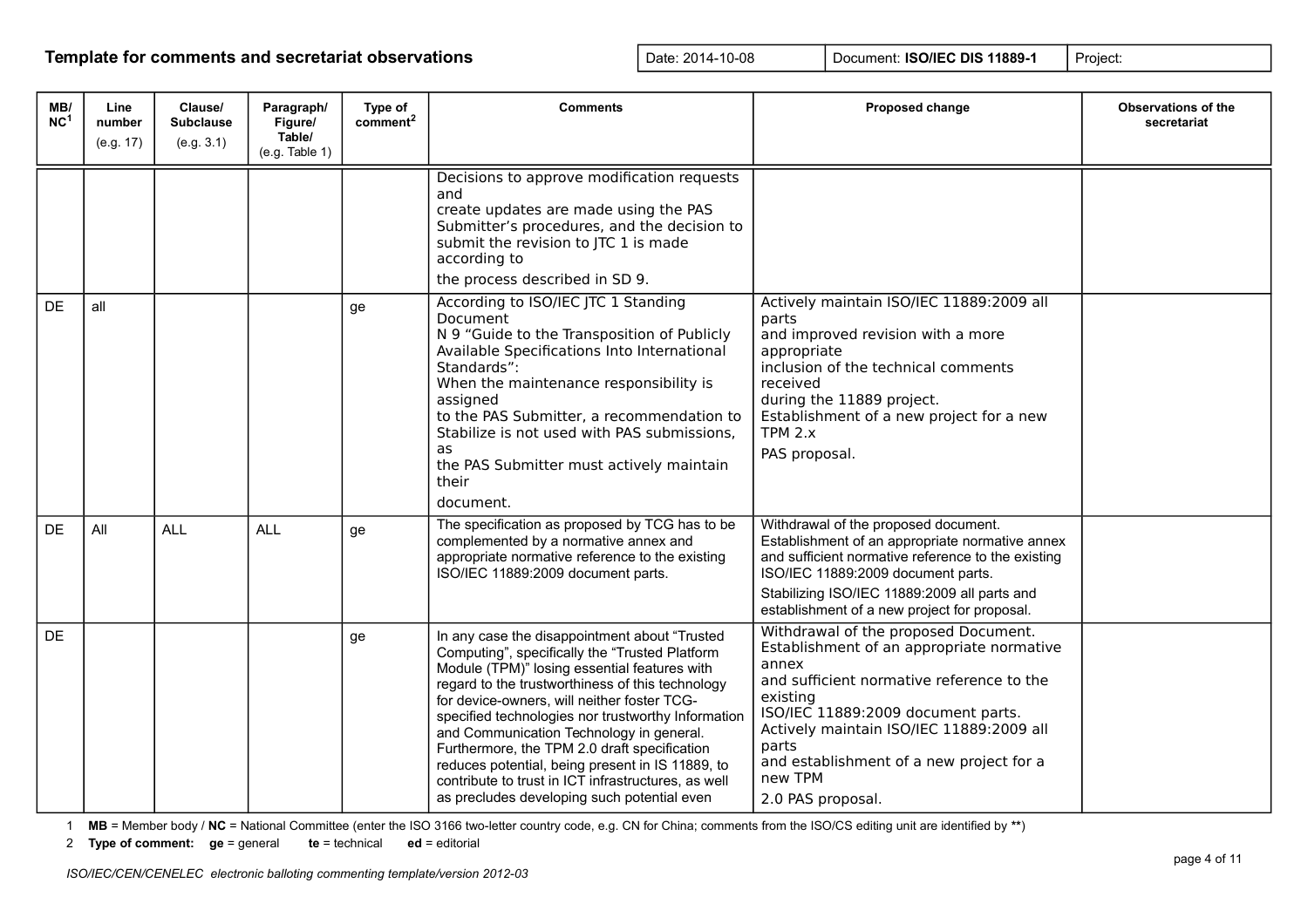| MB/<br>NC <sup>1</sup> | Line<br>number<br>(e.g. 17) | Clause/<br><b>Subclause</b><br>(e.g. 3.1) | Paragraph/<br>Figure/<br>Table/<br>(e.g. Table 1) | Type of<br>comment <sup>2</sup> | <b>Comments</b>                                                                                                                                                                                                                                                                                                                                                                                                                                                                                                                                                                                                                                                                                                                                                                                                                                                                                                                                                                                                                                                    | Proposed change                                                                                                              | <b>Observations of the</b><br>secretariat |
|------------------------|-----------------------------|-------------------------------------------|---------------------------------------------------|---------------------------------|--------------------------------------------------------------------------------------------------------------------------------------------------------------------------------------------------------------------------------------------------------------------------------------------------------------------------------------------------------------------------------------------------------------------------------------------------------------------------------------------------------------------------------------------------------------------------------------------------------------------------------------------------------------------------------------------------------------------------------------------------------------------------------------------------------------------------------------------------------------------------------------------------------------------------------------------------------------------------------------------------------------------------------------------------------------------|------------------------------------------------------------------------------------------------------------------------------|-------------------------------------------|
|                        |                             |                                           |                                                   |                                 | further.<br>It is useful to note that the "Key Requirements on<br>"Trusted Computing" and "Secure Boot" by the<br>German Federal Government, August 2012"<br>became even more explicit in supporting<br>"Complete control by device owners", "Freedom<br>of choice", deactivation at time of delivery (opt-in<br>principle), and privacy by design.                                                                                                                                                                                                                                                                                                                                                                                                                                                                                                                                                                                                                                                                                                                |                                                                                                                              |                                           |
| DF.                    | All                         | <b>ALL</b>                                | <b>ALL</b>                                        | ge                              | For the certification of products which comply with<br>the requirements of the German Federal<br>Government a respective Common Criteria<br>EAL4+ Protection Profile must be published as<br>ISO/IEC standard.                                                                                                                                                                                                                                                                                                                                                                                                                                                                                                                                                                                                                                                                                                                                                                                                                                                     | Withdrawal of the proposed document.<br>Initiation of the development of a Protection Profile<br>according to ISO/IEC 15408. |                                           |
| DE                     |                             |                                           |                                                   | ge                              | The TPM as currently specified in IS 11889 has a<br>number of properties and assurances, which are<br>essential for its wide acceptance and application.<br>These properties and assurances were<br>guaranteed by the original (as of 2009) TCG-<br>specifications (i.e. TPM v1.2rev103, and<br>accompanying platform-specifications as TIS<br>v1.20, PPI v1.10, UEFI v1.20, BIOS v1.20 etc.)<br>and general TCG-documents (e.g. the TCG-<br>Principles v2.0), reasonably detailed and specific<br>with regard to features and non-features of the<br>TPM and TCG's "Trusted Computing" in general.<br>Moreover, the aforementioned specifications and<br>documents are in line with the German Federal<br>Government's "Key Requirements on "Trusted<br>Computing" "(2007) and "Position Paper on<br>Trusted Computing" (2004), which emphasise on<br>overarching political and technical design<br>principles.<br>In contrast, the drafts of the TPM 2.0 specification<br>(called "Trusted Platform Module Library")<br>encompass a much broader approach, which | Withdrawal of the proposed Document.                                                                                         |                                           |

1 **MB** = Member body / **NC** = National Committee (enter the ISO 3166 two-letter country code, e.g. CN for China; comments from the ISO/CS editing unit are identified by **\*\***)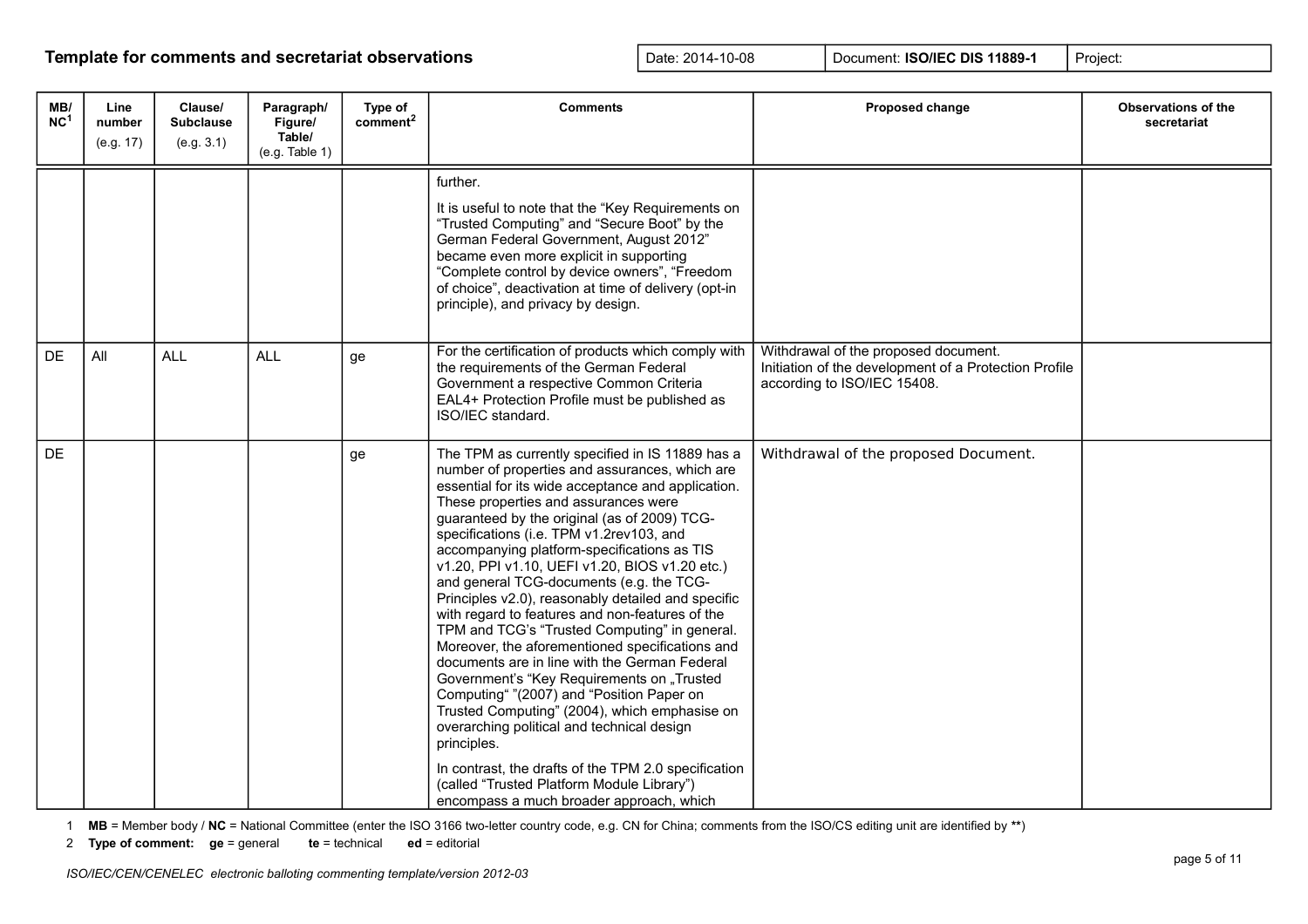| MB/<br>NC <sup>1</sup> | Line<br>number<br>(e.g. 17) | Clause/<br><b>Subclause</b><br>(e.g. 3.1) | Paragraph/<br>Figure/<br>Table/<br>(e.g. Table 1) | Type of<br>comment <sup>2</sup> | <b>Comments</b>                                                                                                                                                                                                                                                                                                                                                                                                                                                                                                                                                                                                                                                                                                                                                                                                                                                                                                                                                                                                                                                                                                                                                                                                                                                                                          | Proposed change                     | <b>Observations of the</b><br>secretariat |
|------------------------|-----------------------------|-------------------------------------------|---------------------------------------------------|---------------------------------|----------------------------------------------------------------------------------------------------------------------------------------------------------------------------------------------------------------------------------------------------------------------------------------------------------------------------------------------------------------------------------------------------------------------------------------------------------------------------------------------------------------------------------------------------------------------------------------------------------------------------------------------------------------------------------------------------------------------------------------------------------------------------------------------------------------------------------------------------------------------------------------------------------------------------------------------------------------------------------------------------------------------------------------------------------------------------------------------------------------------------------------------------------------------------------------------------------------------------------------------------------------------------------------------------------|-------------------------------------|-------------------------------------------|
|                        |                             |                                           |                                                   |                                 | mean many more TPM variants can be<br>conformant to the specification. Unfortunately,<br>this broadness also implies, that the TPM 2.0<br>draft specification in itself does not anymore<br>guarantee the essential properties and<br>assurances that IS 11889 is guaranteeing.<br>Unfortunately, this broadness also implies, that<br>the essential properties and assurances are not<br>guaranteed anymore by every TPM variant, which<br>conforms to the TPM 2.0 draft specification<br>This is a major issue, as German legal and<br>possibly constitutional requirements are affected.<br>There are e.g. doubts, whether the current<br>specification is compliant with the "right to<br>confidentiality and integrity of IT systems" as<br>formulated by the German Supreme Court in<br>2008. Especially there is concern regarding the<br>integrity of the platform, given the fact that the<br>platform hierarchy is not under full control of the<br>owner. Specifically, it may be difficult, if not<br>impossible to develop IT-Systems compliant with<br>the aforementioned right, when the current<br>specification is implemented as an integral part of<br>the system. German interests may be affected by<br>platforms, e.g. of German government systems,<br>being under alien control. |                                     |                                           |
| DE                     |                             |                                           |                                                   | ge                              | There is a radical departure from the<br>former TPM<br>design goals. The main reason for this<br>change<br>given by the TCG is the ease for corporate<br><b>IToperations</b><br>to remotely manage their TPMequipped<br>devices. This is implausible, as these<br>IT-operations do own these devices.                                                                                                                                                                                                                                                                                                                                                                                                                                                                                                                                                                                                                                                                                                                                                                                                                                                                                                                                                                                                    | Withdrawal of the proposed document |                                           |

1 **MB** = Member body / **NC** = National Committee (enter the ISO 3166 two-letter country code, e.g. CN for China; comments from the ISO/CS editing unit are identified by **\*\***)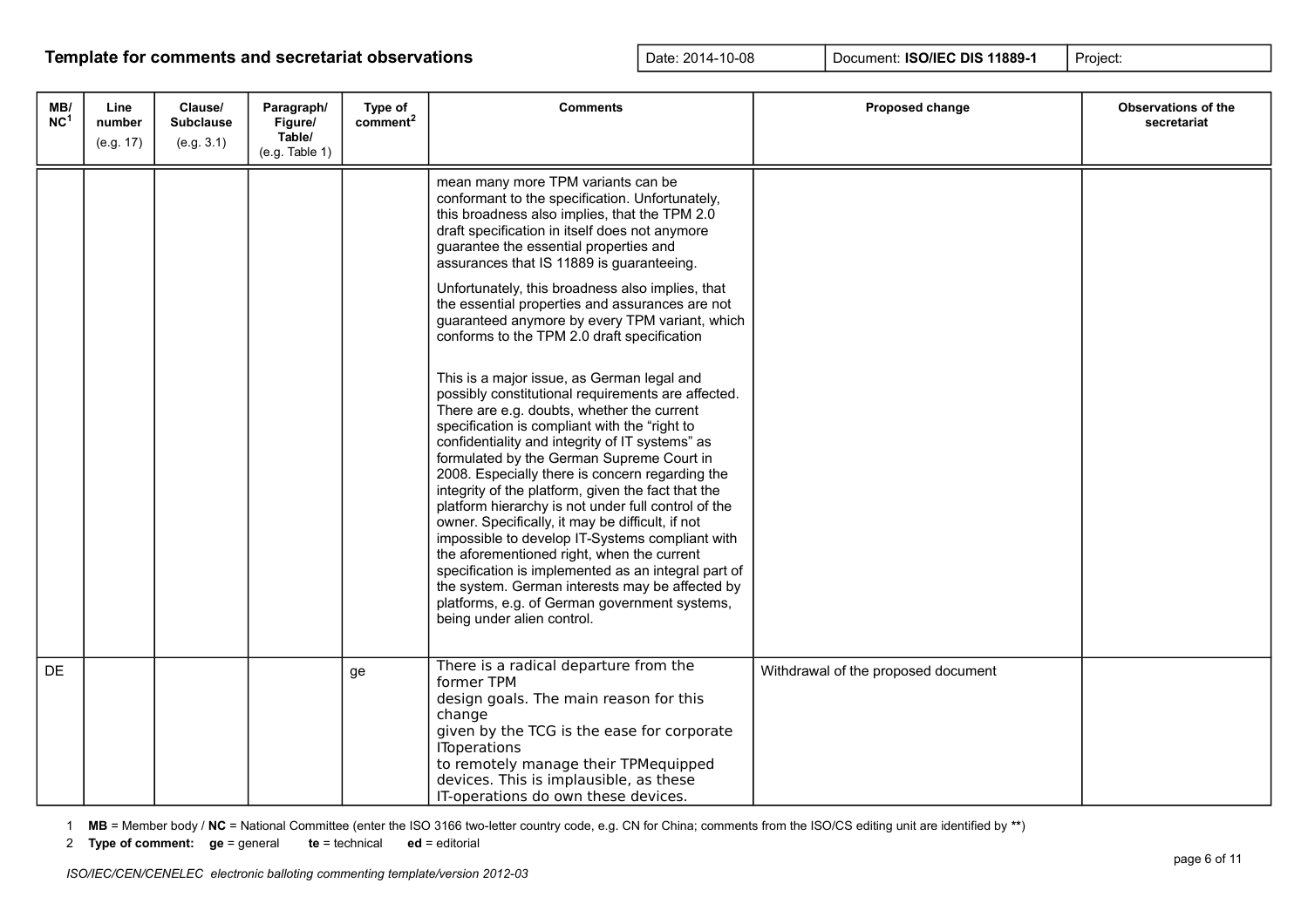| MB/<br>NC <sup>1</sup> | Line<br>number<br>(e.g. 17) | Clause/<br><b>Subclause</b><br>(e.g. 3.1) | Paragraph/<br>Figure/<br>Table/<br>(e.g. Table 1) | Type of<br>comment <sup>2</sup> | <b>Comments</b>                                                                                                                                                                                                                                                                         | Proposed change                                                                                                                                                                                                                                                                                                                                                                                                                                                                                                                                                                                                                                                                                                                                                                                                                                                                                                                                  | <b>Observations of the</b><br>secretariat |
|------------------------|-----------------------------|-------------------------------------------|---------------------------------------------------|---------------------------------|-----------------------------------------------------------------------------------------------------------------------------------------------------------------------------------------------------------------------------------------------------------------------------------------|--------------------------------------------------------------------------------------------------------------------------------------------------------------------------------------------------------------------------------------------------------------------------------------------------------------------------------------------------------------------------------------------------------------------------------------------------------------------------------------------------------------------------------------------------------------------------------------------------------------------------------------------------------------------------------------------------------------------------------------------------------------------------------------------------------------------------------------------------------------------------------------------------------------------------------------------------|-------------------------------------------|
|                        |                             |                                           |                                                   |                                 | While the TPM 2.0 design is a perfect fit for<br><b>ITdevices</b><br>under alien control, usually called<br>appliances, the fear of PCs, Servers,<br>Laptops and<br>Netbooks being rid of their most essential<br>property as general purpose computers<br>seems to<br>be well-founded. |                                                                                                                                                                                                                                                                                                                                                                                                                                                                                                                                                                                                                                                                                                                                                                                                                                                                                                                                                  |                                           |
| DE                     | All                         |                                           |                                                   | ge                              | Standardising the current TPM 2.0<br>specification in<br>ISO/IEC JTC 1 is at least premature and may<br>not<br>be advisable anyway given the broad<br>nature of<br>this specification and its lack of security<br>guarantees.                                                           | An option for resolving the issues in the<br>context of<br>general purpose computers is to define<br>platformspecific<br>profiles of the TCG-specifications, of<br>which at least one comprises equivalent or<br>stronger guarantees with regard to<br>aforementioned properties and assurances,<br>as the<br>TCG-specifications and -documents did for<br>the<br>TPM 1.2 before 2011.<br>This could also be a way to include the<br>aspects<br>which are relevant for the a.m. four<br>requirements,<br>but are currently specified in other TCG<br>documents than IS 11889. The profile<br>should<br>include a detailed assuring explanation why<br>and<br>how the controllability for the owner is<br>assured on<br>the several levels of abstraction as<br>described in<br>the draft specification. This assurance<br>document should then be the basis for<br>certifications. ISO/IEC<br>JTC 1/SC 27/WG 3 would be an excellent<br>forum to |                                           |

1 **MB** = Member body / **NC** = National Committee (enter the ISO 3166 two-letter country code, e.g. CN for China; comments from the ISO/CS editing unit are identified by **\*\***)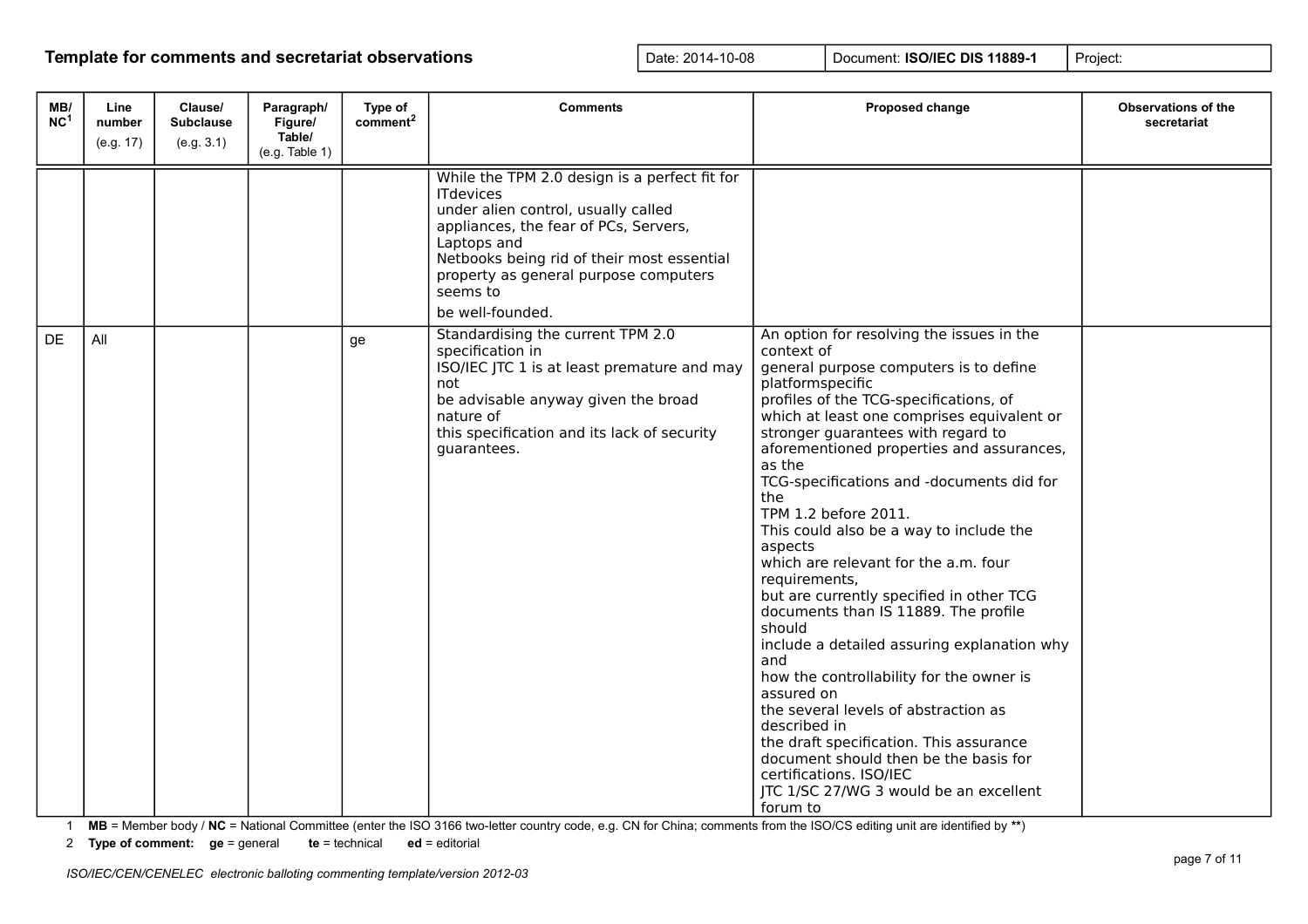| MB/<br>NC <sup>1</sup> | Line<br>number<br>(e.g. 17) | Clause/<br><b>Subclause</b><br>(e.g. 3.1) | Paragraph/<br>Figure/<br>Table/<br>(e.g. Table 1) | Type of<br>comment <sup>2</sup> | <b>Comments</b>                                                                                                                                                                                                                                                                                                                                                                                                                                                                                                                                                                                                                                                                                                            | Proposed change                                                         | <b>Observations of the</b><br>secretariat |
|------------------------|-----------------------------|-------------------------------------------|---------------------------------------------------|---------------------------------|----------------------------------------------------------------------------------------------------------------------------------------------------------------------------------------------------------------------------------------------------------------------------------------------------------------------------------------------------------------------------------------------------------------------------------------------------------------------------------------------------------------------------------------------------------------------------------------------------------------------------------------------------------------------------------------------------------------------------|-------------------------------------------------------------------------|-------------------------------------------|
|                        |                             |                                           |                                                   |                                 |                                                                                                                                                                                                                                                                                                                                                                                                                                                                                                                                                                                                                                                                                                                            | specify the requirements for these profiles<br>and<br>their properties. |                                           |
| DE                     | Page 20                     | Compliance                                | See citation<br>in comment                        | te                              | "Unless the ISO/IEC 11889-3 general description<br>of a command indicates that the command is<br>mandatory, a compliant TPM need not implement<br>the command. However, if implemented, the<br>command is required to have the behavior<br>defined in ISO/IEC 11889- 3. A platform-specific<br>specification will indicate the commands from<br>ISO/IEC 11889 that are required to be<br>implemented in order to be compliant with that<br>platform-specific specification."<br>COMMENT: The text illustrates the non-binding<br>character of the proposed standard. It is not<br>defined what has to be implemented precisely.<br>That means that commands required for<br>plattform control may also not be implemented. | Withdrawal of the proposed document.                                    |                                           |
| <b>DE</b>              | Page 20                     | Compliance                                | See citation<br>in comment                        | te                              | "Even though the code in the reference<br>implementation has undergone extensive testing,<br>it is likely that some errors exist and one or more<br>of those errors could lead to a TPM failure or<br>exploit. Regardless of any other statement about<br>normative behavior, one should not assume that<br>a TPM exploit or failure is an intended behavior. It<br>is not necessary to reproduce such a behavior in<br>order to be compliant with ISO/IEC 11889."<br>COMMENT: The specification refers to the<br>reference implementation, which is not part of the<br>ISO standardization. Therefore, it should not be<br>mentioned in the document.                                                                     | Withdrawal of the proposed document.                                    |                                           |
| DE                     | Page 50                     | 11.4.11.2<br>Algorithm<br>Support         | See citation<br>in comment                        | te                              | "If a TPM supports RSA, it should support a key<br>size of 2048 bits or larger. Support for smaller key<br>sizes is allowed but discouraged. Support for                                                                                                                                                                                                                                                                                                                                                                                                                                                                                                                                                                   | Withdrawal of the proposed document.                                    |                                           |

1 **MB** = Member body / **NC** = National Committee (enter the ISO 3166 two-letter country code, e.g. CN for China; comments from the ISO/CS editing unit are identified by **\*\***)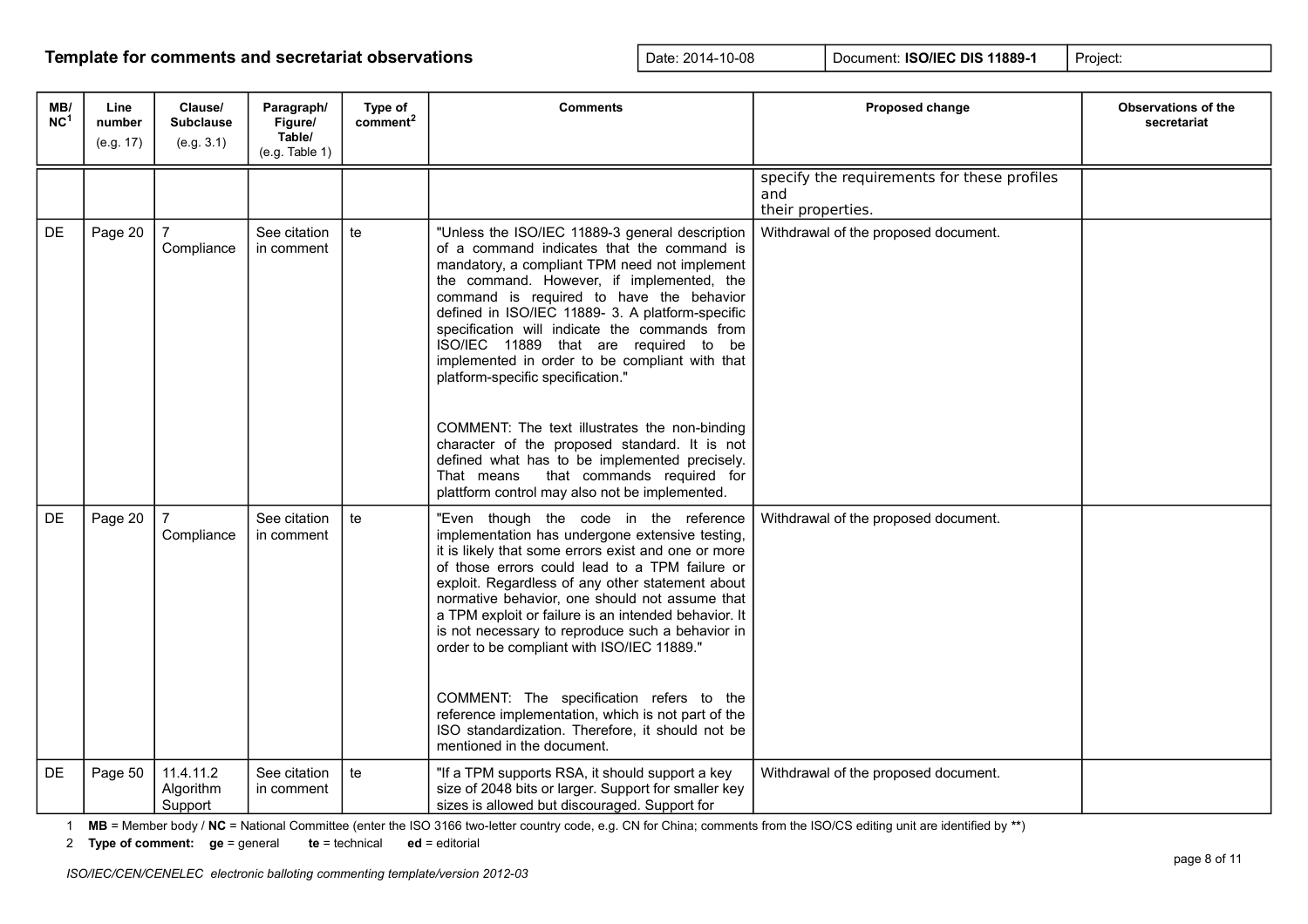| MB/<br>NC <sup>1</sup> | Line<br>number<br>(e.g. 17) | Clause/<br><b>Subclause</b><br>(e.g. 3.1)                                 | Paragraph/<br>Figure/<br>Table/<br>(e.g. Table 1) | Type of<br>comment <sup>2</sup> | <b>Comments</b>                                                                                                                                                                                                                                                                                                                                                                                                                                                       | <b>Proposed change</b>               | <b>Observations of the</b><br>secretariat |
|------------------------|-----------------------------|---------------------------------------------------------------------------|---------------------------------------------------|---------------------------------|-----------------------------------------------------------------------------------------------------------------------------------------------------------------------------------------------------------------------------------------------------------------------------------------------------------------------------------------------------------------------------------------------------------------------------------------------------------------------|--------------------------------------|-------------------------------------------|
|                        |                             |                                                                           |                                                   |                                 | smaller keys is allowed so that legacy keys may<br>continue to be supported. Use of key sizes less<br>than 1024 bits is strongly discouraged."                                                                                                                                                                                                                                                                                                                        |                                      |                                           |
|                        |                             |                                                                           |                                                   |                                 | COMMENT: No minimum key length is required.<br>Also unsecure key lengths are still possible.                                                                                                                                                                                                                                                                                                                                                                          |                                      |                                           |
| <b>DE</b>              | Page<br>229                 | Annex B<br>(normative/i<br>nformative)<br><b>RSA, B.1</b><br>Introduction | See citation<br>in comment                        | te                              | "A TPM that supports RSA should support a<br>public modulus size of at least 2,048 bits. Support<br>for other key sizes is permitted."<br>COMMENT: No minimum key length is required.                                                                                                                                                                                                                                                                                 | Withdrawal of the proposed document. |                                           |
|                        |                             |                                                                           |                                                   |                                 | Also unsecure key lengths are still possible.                                                                                                                                                                                                                                                                                                                                                                                                                         |                                      |                                           |
| DE                     | Page 67                     | 13.3<br>Platform<br>Controls                                              | See citation<br>in comment                        | te                              | "The platform manufacturer decides if it is<br>possible to disable use of the TPM by the<br>platform. The method for disabling use of the<br>TPM by the platform is platform-manufacturer<br>specific."                                                                                                                                                                                                                                                               | Withdrawal of the proposed document. |                                           |
|                        |                             |                                                                           |                                                   |                                 | COMMENT: Disabling a TPM is not part of the<br>standard.                                                                                                                                                                                                                                                                                                                                                                                                              |                                      |                                           |
| DE                     | Page 70                     | 13.8.1<br>Taking<br>Ownership                                             | See citation<br>in comment                        | te                              | "Taking ownership of a TPM is the process of<br>inserting authorization values for the ownerAuth,<br>endorsementAuth, and lockoutAuth.<br>A TPM that has been cleared (TPM2 Clear()) has<br>its ownerAuth, endorsementAuth, and<br>lockoutAuth values set to EmptyAuth and its<br>ownerPolicy, endorsementPolicy, and<br>lockoutPolicy values set to Empty Buffers. The<br>OS is expected to change these values and<br>manage them on behalf of the platform Owner." | Withdrawal of the proposed document. |                                           |
|                        |                             |                                                                           |                                                   |                                 | COMMENT: The definition of platform control is                                                                                                                                                                                                                                                                                                                                                                                                                        |                                      |                                           |

1 **MB** = Member body / **NC** = National Committee (enter the ISO 3166 two-letter country code, e.g. CN for China; comments from the ISO/CS editing unit are identified by **\*\***)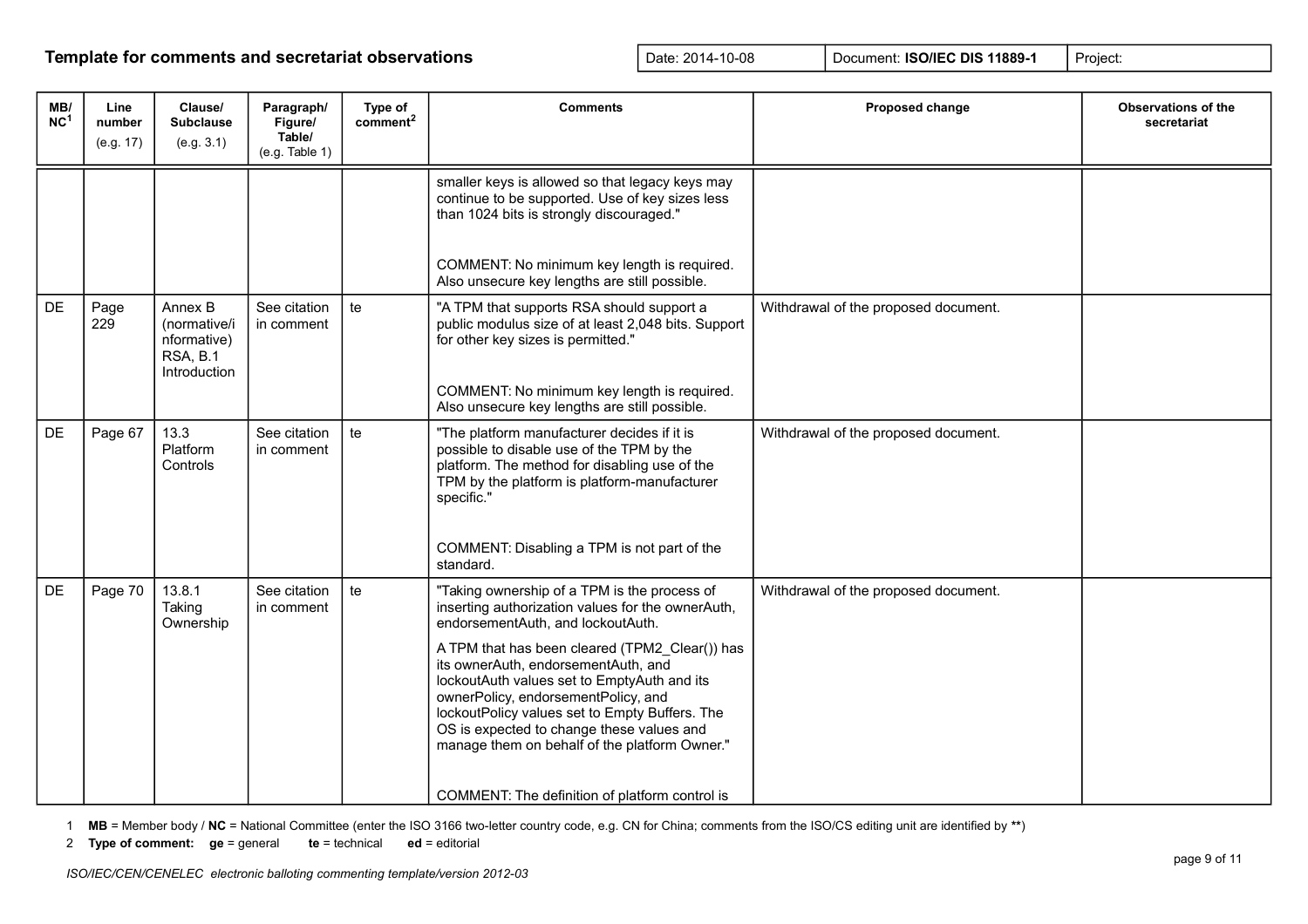| MB/<br>NC <sup>1</sup> | Line<br>number<br>(e.g. 17) | Clause/<br><b>Subclause</b><br>(e.g. 3.1) | Paragraph/<br>Figure/<br>Table/<br>(e.g. Table 1) | Type of<br>comment <sup>2</sup> | <b>Comments</b>                                                                                                                                                                                                                                                                                                                                     | Proposed change                                                                                                                                                                                                  | <b>Observations of the</b><br>secretariat |
|------------------------|-----------------------------|-------------------------------------------|---------------------------------------------------|---------------------------------|-----------------------------------------------------------------------------------------------------------------------------------------------------------------------------------------------------------------------------------------------------------------------------------------------------------------------------------------------------|------------------------------------------------------------------------------------------------------------------------------------------------------------------------------------------------------------------|-------------------------------------------|
|                        |                             |                                           |                                                   |                                 | abstract. The entity having the auth value has<br>control over the corresponding hierarchy. It is not<br>defined who controls these values. There is only<br>a hint but no requirement, that the OS should do<br>this. We do not agree with this.                                                                                                   |                                                                                                                                                                                                                  |                                           |
| <b>DE</b>              | All                         |                                           |                                                   | te                              | On by default (no Opt-In)<br>A TPM 2.0 is on and immediately usable for<br>technical components (e.g. firmware or<br>operating<br>systems), when an IT-device is delivered to<br>its<br>purchaser.                                                                                                                                                  | Opt-In<br>The TPM must be completely off, when an<br>ITdevice is delivered to its purchaser and<br>can only<br>be switched on by an explicit, conscious and<br>informed decision met by its respective<br>owner. |                                           |
| <b>DE</b>              | All                         |                                           |                                                   | te                              | Lack of Choice<br>A TPM 2.0 cannot be switched off<br>completely:<br>Hence, there is no way to fully opt-out of<br>the<br>TPM's use. The use of many critical<br>functions<br>(e.g. cryptographic key-, signature- and<br>certificate-creation, -storage, -use and<br>-deletion)<br>cannot be prevented by the device-owner.                        | Freedom of Choice<br>It is the device-owner's freedom, whether<br>and<br>which TPM functions to use, or not. In<br>consequence this is also valid for<br>securitysubsystems<br>utilising a TPM.                  |                                           |
| <b>DE</b>              | All                         |                                           |                                                   | te                              | Lack of Controllability<br>Several key- and control-hierarchies exist in<br>TPM 2.0, some of which are not at all under<br>owner-control, while others are under<br>partial<br>control of the device-owner, but still can be<br>overruled (e.g. deleted) anytime by means<br>of<br>technical components (e.g. firmware or<br>operating<br>systems). | Controllability<br>The TPM is solely controlled by the device-<br>owner,<br>unless he consciously decides otherwise<br>(i.e.<br>delegates his power of control).                                                 |                                           |
| DE                     | All                         |                                           |                                                   | te                              | No Privacy-friendliness<br>DAA has become just an optional feature in                                                                                                                                                                                                                                                                               | Privacy-friendliness<br>Direct Anonymous Attestation (DAA) is                                                                                                                                                    |                                           |

1 **MB** = Member body / **NC** = National Committee (enter the ISO 3166 two-letter country code, e.g. CN for China; comments from the ISO/CS editing unit are identified by **\*\***)